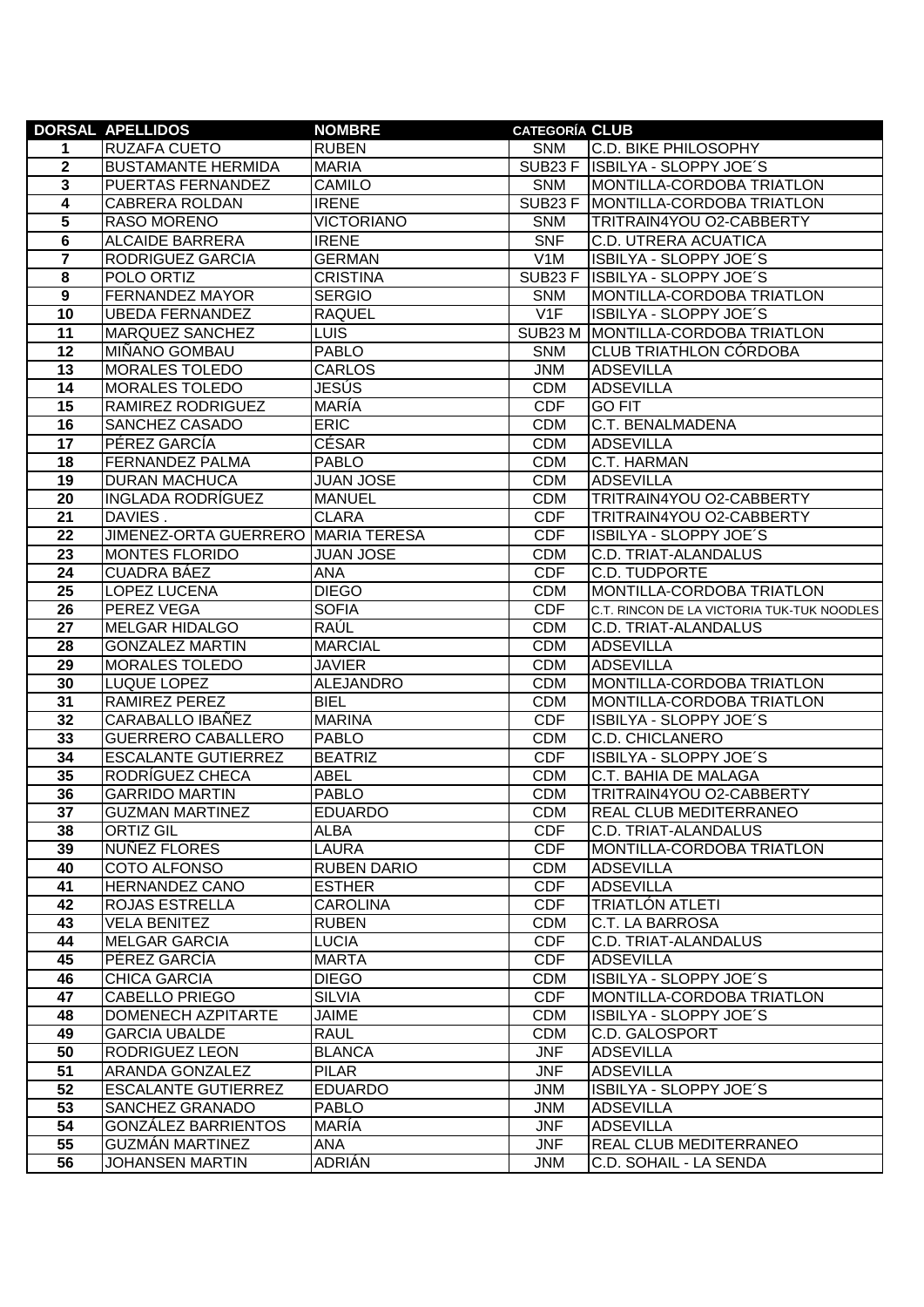| 57              | <b>SERRANO CANO</b>                         | <b>ALBERTO</b>                      | <b>JNM</b>               | C.T. AL-BALLUT                                     |
|-----------------|---------------------------------------------|-------------------------------------|--------------------------|----------------------------------------------------|
| 58              | <b>GOMEZ REGUERA</b>                        | <b>MANUEL JESUS</b>                 | <b>JNM</b>               | C.D. CHICLANERO                                    |
| 59              | PUERTAS FERNANDEZ                           | <b>NICOLAS</b>                      | <b>JNM</b>               | MONTILLA-CORDOBA TRIATLON                          |
| 60              | <b>BURGUER CASTELLANOS</b>                  | <b>CHARLIE</b>                      | <b>JNM</b>               | TRITRAIN4YOU O2-CABBERTY                           |
| 61              | NOVOA HURTADO                               | <b>ADRIANA</b>                      | <b>JNF</b>               | C.T. BAHIA DE MALAGA                               |
| 62              | <b>MORANTE VERA</b>                         | ÁLVARO                              | <b>JNM</b>               | HUELIN TRIATLÓN                                    |
| 63              | <b>ALVAREZ GOMEZ</b>                        | <b>TANIA</b>                        | <b>JNF</b>               | AD TRIATLÓN ECOSPORT ALCOBENDAS                    |
| 64              | DAVILA MUÑOZ                                | <b>JOSE LUIS</b>                    |                          | SUB23 M C.D. TRIATLÓN GUADIATO                     |
| 65              | <b>MESA SUAREZ</b>                          | <b>ALEJANDRO</b>                    |                          | SUB23 M HOTEL LOS MONTEROS TRIATLÓN MARBELLA       |
| 66              | <b>SALVADOR CABERO</b>                      | <b>ALEJANDRO</b>                    |                          | SUB23 M ADSEVILLA                                  |
| 67              | CALVENTE GARCIA-SALGUERO ALVARO             |                                     |                          | SUB23 M HOTEL LOS MONTEROS TRIATLÓN MARBELLA       |
| 68              | <b>CAMPOS MORENO</b>                        | <b>ANTONIO JESÚS</b>                |                          | SUB23 M C.T. BAHIA DE MALAGA                       |
| 69              | RODRÍGUEZ LÓPEZ                             | <b>ALEJANDRO</b>                    |                          | SUB23 M NO FEDERADOS                               |
| 70              | <b>SANCHEZ ALARCON</b>                      | <b>ERASMO</b>                       |                          | SUB23 M   NO FEDERADOS                             |
| 71              | <b>FUERTE BERMEJO</b>                       | <b>MARTA</b>                        |                          | SUB23 F C.D. GALOSPORT                             |
| 72              | <b>BASTOS GARCIA</b>                        | <b>ALFONSO</b>                      |                          | SUB23 M CLUB TRIATHLON CÓRDOBA                     |
| 73              | <b>CUEVAS REINALDO</b>                      | <b>CRISTINA</b>                     |                          | SUB23 F C.D. UTRERA ACUATICA                       |
| 74              | <b>REYES CARO</b>                           | <b>DAMIÁN</b>                       | SUB23 M C.T. BIKE        |                                                    |
| 75              | LÓPEZ PELÁEZ                                | JUAN JOSÉ                           |                          | SUB23 M C.D. TRIATLON EL EJIDO                     |
| 76              | <b>GONZALEZ RUIZ</b>                        | <b>JERONIMO</b>                     |                          | SUB23 M C.T. RINCON DE LA VICTORIA TUK-TUK NOODLES |
| 77              | <b>TRIGO VALLE</b>                          | PEDRO MANUEL                        |                          | SUB23 M NO FEDERADOS                               |
| 78              | <b>CAMPOS MARTI</b>                         | <b>JUAN IGNACIO</b>                 |                          | SUB23 M C.T. BAHIA DE MALAGA                       |
| 79              | <b>CAMACHO CASARES</b>                      | <b>SALVADOR</b>                     |                          | SUB23 M NO FEDERADOS                               |
| 80              | CANO SERRANO                                | <b>ISIDORO</b>                      |                          | SUB23 M C.T. AL-BALLUT                             |
| 81              | <b>ROJAS TORRES</b>                         | <b>ANA</b>                          |                          | SUB23 F C.T. BAHIA DE MALAGA                       |
| $\overline{82}$ | <b>RIVAS YUSTE</b>                          | <b>ALEJANDRO</b>                    |                          | SUB23 M C.D. UTRERA ACUATICA                       |
| 83              | RODRÍGUEZ MARTÍN                            | <b>ISABEL</b>                       |                          | SUB23 F NO FEDERADAS                               |
| 84              | RODRÍGUEZ MUÑOZ                             | JESÜS                               |                          | SUB23 M MONTILLA-CORDOBA TRIATLON                  |
| 85              | <b>RIVAS LUNA</b>                           | <b>SERGIO JESUS</b>                 |                          | SUB23 M INDEPENDIENTE                              |
| 86              | DEL CAÑO JIMÉNEZ                            | <b>JOSE MARÍA</b>                   |                          | SUB23 M C.D. ENTRENA@TRIJUANSA                     |
| 87              | <b>MOCHON PUERTAS</b>                       | <b>MARCELO</b>                      |                          | SUB23 M TRITRAIN4YOU O2-CABBERTY                   |
| 88              | <b>GALISTEO SERRANO</b>                     | <b>MANUEL</b>                       |                          | SUB23 M CLUB TRIATHLON CÓRDOBA                     |
| 89              | <b>MARCIANO TEJEIROS</b>                    | <b>MELANIE</b>                      |                          | SUB23 F NO FEDERADAS                               |
| 90              | <b>GALINDO FLORES</b><br><b>VEGAS LUQUE</b> | <b>ALEXIS</b><br><b>JOSÉ MANUEL</b> | <b>SNM</b><br><b>SNM</b> | <b>ADSEVILLA</b><br><b>SOBRE 2 RUEDAS BIKES</b>    |
| 91<br>92        | SALMERÓN JAÉN                               | ÁLVARO                              | <b>SNM</b>               | <b>TT - HORTÍCOLA ILITURGITANA</b>                 |
| 93              | <b>ESPINOSA RODRIGUEZ</b>                   | <b>DANIEL</b>                       | <b>SNM</b>               | C.T. BIKE                                          |
| 94              | <b>LINARES SABORIDO</b>                     | <b>GUILLERMO</b>                    | SNM                      | ISBILYA - SLOPPY JOE'S                             |
| 95              | <b>PINTO GASPAR</b>                         | PEDRO ALFONSO                       | <b>SNM</b>               | MONTILLA-CORDOBA TRIATLON                          |
| 96              | <b>COMINO GARCIA</b>                        | <b>ISABEL MARÍA</b>                 | <b>SNF</b>               | C.D. TRIVILA                                       |
| 97              | <b>ROJAS RAMOS</b>                          | <b>ISMAEL</b>                       | <b>SNM</b>               | HOTEL LOS MONTEROS TRIATLÓN MARBELLA               |
| 98              | <b>MORENO RUZ</b>                           | <b>MANUEL</b>                       | <b>SNM</b>               | C.D. TRIVILA                                       |
| 99              | <b>LABELLA MOLINA</b>                       | <b>OSCAR JAVIER</b>                 | <b>SNM</b>               | C.N. JAEN                                          |
| 100             | <b>GALAN MENA</b>                           | <b>JESUS</b>                        | <b>SNM</b>               | NO FEDERADOS                                       |
| 101             | <b>CRIADO MEZCUA</b>                        | <b>JAVIER</b>                       | <b>SNM</b>               | C.T. VIALTERRA UBEDA                               |
| 102             | <b>GALISTEO SERRANO</b>                     | <b>SERGIO</b>                       | <b>SNM</b>               | STADIUM CASABLANCA-ALMOZARA 2000                   |
| 103             | <b>OSORIO TORRES</b>                        | PABLO ANTONIO                       | <b>SNM</b>               | C.D. SAPIENS HUMAN RUNNER                          |
| 104             | SANCHEZ SERRANO                             | <b>FRANCISCO JAVIER</b>             | <b>SNM</b>               | NO FEDERADOS                                       |
| 105             | <b>FERNANDEZ CUEVAS</b>                     | GONZALO                             | <b>SNM</b>               | <b>CLUB TRIATHLON CÓRDOBA</b>                      |
| 106             | <b>GARCIA CALA</b>                          | <b>JOSE EDUARDO</b>                 | <b>SNM</b>               | <b>ADSEVILLA</b>                                   |
| 107             | <b>OSTOS REYES</b>                          | <b>FRANCISCO JAVIER</b>             | <b>SNM</b>               | <b>TRIECIJA</b>                                    |
| 108             | LARA AGUILAR                                | <b>FRANCISCO DE PAULA</b>           | <b>SNM</b>               | C.D. ARCHIDONA TRIATLÓN                            |
| 109             | LOVILLO AGUILAR                             | ADRIÁN                              | <b>SNM</b>               | NO FEDERADOS                                       |
| 110             | <b>GONZALEZ RASO</b>                        | JUAN                                | <b>SNM</b>               | <b>TRIATLON MEZQUITA</b>                           |
| 111             | GARCIA JIMÉNEZ                              | <b>ALEJANDRO</b>                    | <b>SNM</b>               | NO FEDERADOS                                       |
| 112             | <b>GUTIERREZ CORDON</b>                     | <b>AZUCENA</b>                      | <b>SNF</b>               | C.T. RINCON DE LA VICTORIA TUK-TUK NOODLES         |
| 113             | <b>VIEDMA TORRES</b>                        | <b>MANUEL JESUS</b>                 | <b>SNM</b>               | MONTILLA-CORDOBA TRIATLON                          |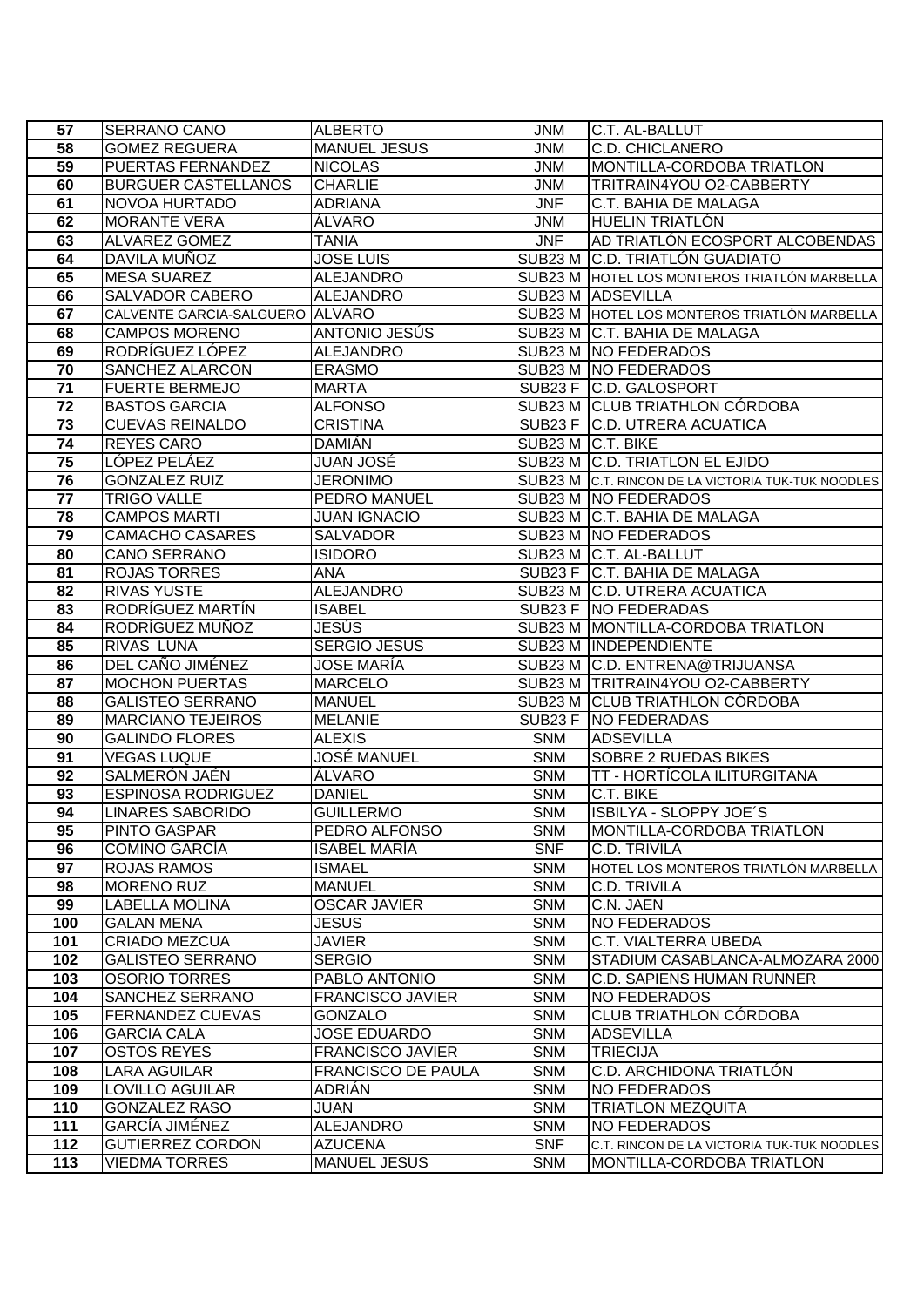| 114              | <b>RUIZ GIMENEZ</b>                           | <b>DAVID</b>                    | <b>SNM</b>               | NO FEDERADOS                                  |
|------------------|-----------------------------------------------|---------------------------------|--------------------------|-----------------------------------------------|
| 115              | PAOLA ROMANO                                  | <b>DAIANA</b>                   | <b>SNF</b>               | <b>C.T. BAHIA DE MALAGA</b>                   |
| 116              | VALVERDE MONTORO                              | <b>ALVARO</b>                   | <b>SNM</b>               | C.D. TRIATLÓN INACUA MÁLAGA                   |
| 117              | <b>CANTOS GALAN</b>                           | <b>FRANCISCO</b>                | <b>SNM</b>               | C.D. SOHAIL - LA SENDA                        |
| 118              | <b>CERVERA AGUILAR</b>                        | <b>PATRICIA</b>                 | <b>SNF</b>               | <b>C.D. BIKE PHILOSOPHY</b>                   |
| 119              | <b>CORDOBA GRANADOS</b>                       | <b>FELIX</b>                    | <b>SNM</b>               | <b>TRIECIJA</b>                               |
| 120              | <b>HERENCIA MONTOYA</b>                       | JESÚS                           | <b>SNM</b>               | MONTILLA-CORDOBA TRIATLON                     |
| $\overline{121}$ | HERNÁNDEZ DIAZ                                | <b>BLAS MANUEL</b>              | <b>SNM</b>               | C.T. BIKE                                     |
| 122              | <b>CALERO MARMOL</b>                          | <b>JUAN</b>                     | <b>SNM</b>               | <b>TRINAVIAL</b>                              |
| $\overline{123}$ | COBOS MONTAÑEZ                                | <b>SAMUEL</b>                   | <b>SNM</b>               | <b>NO FEDERADOS</b>                           |
| 124              | ROLDAN MORENO                                 | JONATHAN                        | <b>SNM</b>               | <b>C.T. PUENTE GENIL</b>                      |
| 125              | GUTIÉRREZ COBO                                | MARÍA JOSÉ                      | <b>SNF</b>               | C.T. BAHIA DE MALAGA                          |
| 126              | <b>DEL CASTILLO BELLO</b>                     | <b>ALFONSO</b>                  | <b>SNM</b>               | <b>TRIECIJA</b>                               |
| 127              | VELÁZQUEZ CASTILLEJO                          | <b>CORNELIO</b>                 | <b>SNM</b>               | <b>C.D. UTRERA ACUATICA</b>                   |
| 128              | GUZMÁN DÍAZ                                   | FRANCISCO JOSÉ                  | <b>SNM</b>               | C.T. COIN                                     |
| 129              | PEREA MORAN                                   | <b>MARIA ISABEL</b>             | <b>SNF</b>               | <b>C.D. UTRERA ACUATICA</b>                   |
| 130              | <b>ANGUIANO FERNANDEZ</b>                     | ÁNGEL CUSTODIO                  | <b>SNM</b>               | <b>TRIECIJA</b>                               |
| $\overline{1}31$ | ROPERO MARÍN                                  | LAURA                           | <b>SNF</b>               | MONTILLA-CORDOBA TRIATLON                     |
| 132              | NAVARRO LOPEZ                                 | <b>ISRAEL</b>                   | <b>SNM</b>               | <b>CLUB TRIATLON CEUTA</b>                    |
| 133              | <b>CUBILLO BAEZA</b>                          | <b>TANIA</b>                    | <b>SNF</b>               | C.D. SOHAIL - LA SENDA                        |
| 134              | <b>MAESTRE RUFO</b>                           | <b>IVAN</b>                     | <b>SNM</b>               | <b>C.D. ISPOSSIBLE TEAM</b>                   |
| 135              | <b>JIMENEZ MARIN</b>                          | <b>JORGE</b>                    | <b>SNM</b>               | <b>C.T. ALHAURIN SENEGAR</b>                  |
| $\frac{136}{ }$  | <b>FERNANDEZ PASTOR</b>                       | <b>JAVIER</b>                   | <b>SNM</b>               | <b>C.D. TRIATLON TRISPORT MALAGA</b>          |
| 137              | <b>HIDALGO TORRES</b>                         | <b>DANIEL</b>                   | <b>SNM</b>               | <b>SOBRE 2 RUEDAS BIKES</b>                   |
| 138              | <b>TRILLO FERNANDEZ</b>                       | JOSÉ MARÍA                      | <b>SNM</b>               | <b>NO FEDERADOS</b>                           |
| 139              | ALARCÓN RODRÍGUEZ                             | <b>RAFAEL</b>                   | <b>SNM</b>               | NO FEDERADOS                                  |
| 140              | <b>IGLESIAS ORTA</b>                          | <b>IGNACIO</b>                  | <b>SNM</b>               | C.T. BAHIA DE MALAGA                          |
| 141              | <b>AGUIAR SANCHEZ</b>                         | <b>JOSE LUIS</b>                | <b>SNM</b>               | TRITRAIN4YOU O2-CABBERTY                      |
| $\frac{1}{142}$  | ACUÑA PEÑA                                    | <b>NURIA</b>                    | <b>SNF</b>               | TT - HORTÍCOLA ILITURGITANA                   |
| 143              | <b>CARBALLO VILCHEZ</b>                       | <b>RUBEN</b>                    | <b>SNM</b>               | C.N. JAEN                                     |
| 144              | <b>TRIGUEROS PORTILLO</b>                     | <b>BENJAMIN</b>                 | <b>SNM</b>               | <b>C.D. OHMIO ARAHAL</b>                      |
| 145              | <b>CASUSO PEREZ</b>                           | <b>BEGOÑA</b>                   | <b>SNF</b>               | TT - HORTÍCOLA ILITURGITANA                   |
| 146              | <b>ROBLES PRIETO</b>                          | <b>SERGIO</b>                   | <b>SNM</b>               | <b>C.P. MIJAS TRIATLON</b>                    |
| 147              | <b>RUIZ GOMEZ</b>                             | <b>JUAN PEDRO</b>               | <b>SNM</b>               | <b>REAL CLUB MEDITERRANEO</b>                 |
| 148              | <b>CASTILLON BONACHERA</b>                    | <b>LAURA</b>                    | <b>SNF</b>               | <b>C.T. BAHIA DE MALAGA</b>                   |
| 149              | <b>PRADOS TORRES</b>                          | <b>JOSE MARIA</b>               | <b>SNM</b>               | <b>NO FEDERADOS</b>                           |
| 150              | <b>MOLINA CLAVERO</b>                         | <b>ANTONIO</b>                  | <b>SNM</b>               | <b>NO FEDERADOS</b>                           |
| 151              | <b>MARTIN VALERO</b>                          | <b>JOSE MANUEL</b>              | <b>SNM</b>               | <b>IC.D. UTRERA ACUATICA</b>                  |
| 152              | SALDAÑA SEDEÑO                                | ADELAIDA                        | <b>SNF</b>               | C.T. RINCON DE LA VICTORIA TUK-TUK NOODLES    |
| 153<br>154       | <b>JEANES</b><br><b>COST TORRALBA</b>         | <b>MATT</b><br><b>FRANCISCO</b> | <b>SNM</b><br><b>SNM</b> | NO FEDERADOS<br><b>CLUB TRIATHLON CÓRDOBA</b> |
| 155              |                                               | <b>CARLOS</b>                   | <b>SNM</b>               | AD TRIATLÓN ECOSPORT ALCOBENDAS               |
| 156              | DE LA MORENA AGUIRRE<br><b>MENDEZ CARMONA</b> | <b>JUAN CARLOS</b>              | <b>SNM</b>               | <b>TRINAVIAL</b>                              |
| 157              | <b>BELLIDO PORCEL</b>                         | <b>GUILLERMO</b>                | <b>SNM</b>               | C.D. TRIATLÓN INACUA MÁLAGA                   |
| 158              | <b>VILCHES NAVARRETE</b>                      | VIRGINIA                        | <b>SNF</b>               | C.D. ENTRENA@TRIJUANSA                        |
| 159              | <b>REYES PALACIO</b>                          | <b>FRANCISCO AGUSTIN</b>        | <b>SNM</b>               | <b>TRIECIJA</b>                               |
| 160              | <b>GARCIA IBORRA</b>                          | JAVIER                          | <b>SNM</b>               | TRITRAIN4YOU O2-CABBERTY                      |
| 161              | <b>MATA RANDO</b>                             | <b>JAVIER</b>                   | <b>SNM</b>               | C.T. BAHIA DE MALAGA                          |
| 162              | <b>TORRES HUETE</b>                           | JESÚS                           | <b>SNM</b>               | <b>NO FEDERADOS</b>                           |
| 163              | NUÑEZ QUINTANA                                | <b>ANDRES</b>                   | <b>SNM</b>               | <b>C.D. ISPOSSIBLE TEAM</b>                   |
| 164              | PEREZ LOPEZ                                   | <b>MONTSE</b>                   | <b>SNF</b>               | C.T. BAHIA DE MALAGA                          |
| 165              | <b>DELGADO CASTILLO</b>                       | JAVIER                          | <b>SNM</b>               | TRITRAIN4YOU O2-CABBERTY                      |
| 166              | LÓPEZ BALDA                                   | <b>JAVIER</b>                   | <b>SNM</b>               | C.D. TRIATLÓN INACUA MÁLAGA                   |
| 167              | RAMOS CANO                                    | <b>JAVIER</b>                   | <b>SNM</b>               | <b>NO FEDERADOS</b>                           |
| 168              | <b>RANTALAINEN</b>                            | EPPU ANTTI                      | <b>SNM</b>               | <b>NO FEDERADOS</b>                           |
| 169              | <b>BERDUGO BARANCO</b>                        | <b>JOSE MIGUEL</b>              | <b>SNM</b>               | <b>C.P. MIJAS TRIATLON</b>                    |
| 170              | <b>BAUTISTA BENÍTEZ</b>                       | <b>CRISTINA</b>                 | <b>SNF</b>               | C.T. BAHIA DE MALAGA                          |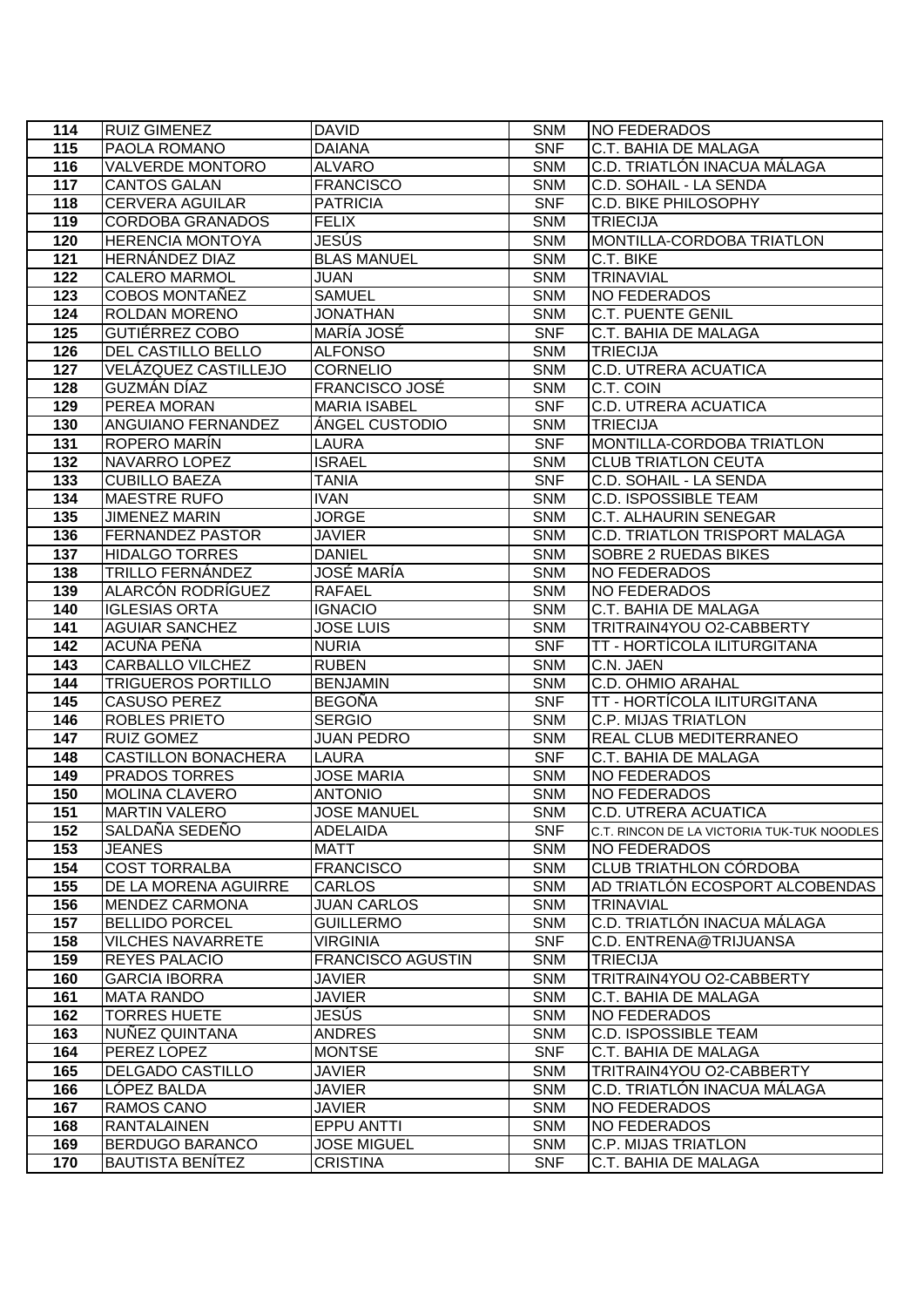| 171              | PÉREZ DEL MARMOL                      | <b>FRANCISCO JAVIER</b>           | <b>SNM</b>               | <b>TRIECIJA</b>                                 |
|------------------|---------------------------------------|-----------------------------------|--------------------------|-------------------------------------------------|
| 172              | <b>CASTELLANO ARDILA</b>              | <b>JOSE ANTONIO</b>               | <b>SNM</b>               | TRITRAIN4YOU O2-CABBERTY                        |
| 173              | <b>INFANTE VELEZ</b>                  | <b>NIEVES</b>                     | <b>SNF</b>               | <b>ADSEVILLA</b>                                |
| $\frac{1}{174}$  | <b>SERRANO VAZQUEZ</b>                | PEDRO MIGUEL                      | <b>SNM</b>               | <b>CLUB TRIATHLON CÓRDOBA</b>                   |
| 175              | <b>MARTIN MONTALBAN</b>               | <b>MIGUEL ANGEL</b>               | <b>SNM</b>               | <b>INDEPENDIENTE</b>                            |
| 176              | POLONIO TORRELLAS                     | <b>ALBERTO</b>                    | <b>SNM</b>               | <b>C.D. TRIVILA</b>                             |
| 177              | <b>BERMUDEZ BOCERO</b>                | <b>JAVIER</b>                     | <b>SNM</b>               | <b>C.T. CALIFAS DE HIERRO</b>                   |
| 178              | <b>LUQUE MARTIN</b>                   | <b>JUAN ANTONIO</b>               | <b>SNM</b>               | <b>C.D. TRIATLON TRISPORT MALAGA</b>            |
| 179              | <b>ESCOLANO RUEDA</b>                 | <b>JUAN CARLOS</b>                | <b>SNM</b>               | <b>NO FEDERADOS</b>                             |
| 180              | PARDO NAVARRO                         | LUIS FRANCISCO                    | <b>SNM</b>               | C.T. M1 SALINAS CAR                             |
| 181              | <b>ALVAREZ NEGUILLO</b>               | <b>MOISES</b>                     | <b>SNM</b>               | ISBILYA - SLOPPY JOE'S                          |
| 182              | DÍAZ BRAVO                            | <b>FRANCISCO MIGUEL</b>           | <b>SNM</b>               | <b>NO FEDERADOS</b>                             |
| 183              | ZARAGOZA FLORES                       | <b>LORENZO</b>                    | <b>SNM</b>               | <b>C.T. BAHIA DE MALAGA</b>                     |
| 184              | <b>BERRIO GARCÍA</b>                  | <b>ROSA MARIA</b>                 | <b>SNF</b>               | C.D. ENTRENA@TRIJUANSA                          |
| 185              | <b>TORASSO COSTAMAGNA</b>             | <b>ROSANA</b>                     | <b>SNF</b>               | <b>NO FEDERADAS</b>                             |
| 186              | VENTOSA ESCAÑUELA                     | <b>NOEMI</b>                      | <b>SNF</b>               | <b>NO FEDERADAS</b>                             |
| 187              | <b>CORONILLA NAVARRO</b>              | <b>MARIA AUXILIADORA</b>          | <b>SNF</b>               | <b>C.D. UTRERA ACUATICA</b>                     |
| 188              | <b>ORTEGA RODRIGUEZ</b>               | PEDRO JAVIER                      | <b>SNM</b>               | <b>ADSEVILLA</b>                                |
| 189              | SORIANO DIAZ                          | <b>SERGIO</b>                     | <b>SNM</b>               | C.D. ENTRENA@TRIJUANSA                          |
| 190              | PODADERA MORA                         | <b>JORGE</b>                      | <b>SNM</b>               | NO FEDERADOS                                    |
| 191              | <b>OLMO ESPEJO</b>                    | <b>ISAAC</b>                      | <b>SNM</b>               | <b>CLUB TRIATHLON CÓRDOBA</b>                   |
| 192              | <b>SAURA LUJÁN</b>                    | <b>MARIA DOLORES</b>              | <b>SNF</b>               | <b>TT - HORTÍCOLA ILITURGITANA</b>              |
| 193              | <b>MARTIN CANO</b>                    | <b>FERNANDO</b>                   | <b>SNM</b>               | <b>TRIECIJA</b>                                 |
| 194              | <b>COX</b>                            | <b>TAYLOR</b>                     | <b>SNM</b>               | NO FEDERADOS                                    |
| 195              | <b>BENITEZ DOMENECH</b>               | <b>PABLO</b>                      | <b>SNM</b>               | <b>NO FEDERADOS</b>                             |
| 196              | <b>GARCÍA GUZMAN</b>                  | <b>SERGIO</b>                     | <b>SNM</b>               | <b>INDEPENDIENTE</b>                            |
| 197              | <b>TABERNERO GRANADOS</b>             | <b>JUAN ANTONIO</b>               | <b>SNM</b>               | NO FEDERADOS                                    |
| 198              | <b>ALARCON MOTA</b>                   | <b>JOSE</b>                       | <b>SNM</b><br><b>SNF</b> | C.D. SOHAIL - LA SENDA                          |
| 199<br>200       | PEREZ JIMENEZ<br><b>VILLAVA CALVO</b> | <b>SILVIA</b><br><b>JOSE LUIS</b> | <b>SNM</b>               | TRITRAIN4YOU O2-CABBERTY<br><b>NO FEDERADOS</b> |
| 201              | <b>LOPEZ GARRIDO</b>                  | <b>DIEGO RAUL</b>                 | <b>SNM</b>               | <b>C.D. GALOSPORT</b>                           |
| 202              | <b>GALLARDO GONZALEZ</b>              | <b>SERGIO</b>                     | <b>SNM</b>               | <b>C.T. TORREMOLINOS</b>                        |
| 203              | <b>PEREZ PEREA</b>                    | LORENZO                           | <b>SNM</b>               | C.T. CAMALEÓN                                   |
| $\overline{204}$ | <b>MEDINA MOLINA</b>                  | <b>HECTOR</b>                     | <b>SNM</b>               | <b>TRIATLON PEDREGALEJO</b>                     |
| 205              | <b>MARFIL MEDINA</b>                  | <b>ESTEBAN</b>                    | <b>SNM</b>               | <b>HUELIN TRIATLÓN</b>                          |
| 206              | <b>FERNANDEZ PIMENTEL</b>             | <b>JUAN CARLOS</b>                | <b>SNM</b>               | <b>NO FEDERADOS</b>                             |
| 207              | <b>DELGADO RIVERA</b>                 | <b>JOSE MIGUEL</b>                | <b>SNM</b>               | C.D. ENTRENA@TRIJUANSA                          |
| 208              | <b>CANDIL ALEMAN</b>                  | <b>ANTONIO</b>                    | <b>SNM</b>               | <b>ADSEVILLA</b>                                |
| 209              | <b>HIDALGO RODRIGUEZ</b>              | <b>JOSE ANTONIO</b>               | <b>SNM</b>               | NO FEDERADOS                                    |
| 210              | <b>CLARES ABAD</b>                    | <b>ANTONIO</b>                    | <b>SNM</b>               | <b>C.D. GALOSPORT</b>                           |
| 211              | <b>LABELLA MOLINA</b>                 | <b>JUAN ALBERTO</b>               | <b>SNM</b>               | MONTILLA-CORDOBA TRIATLON                       |
| 212              | <b>GARCIA CLARO</b>                   | <b>JUAN MANUEL</b>                | <b>SNM</b>               | ISBILYA - SLOPPY JOE'S                          |
| 213              | <b>ESCALONA CONEJO</b>                | LOIDA                             | <b>SNF</b>               | <b>C.D. ISPOSSIBLE TEAM</b>                     |
| 214              | <b>MESA RODRIGUEZ</b>                 | JONATHAN                          | <b>SNM</b>               | <b>NO FEDERADOS</b>                             |
| 215              | LOPEZ HIDALGO                         | <b>INMACULADA</b>                 | <b>SNF</b>               | <b>C.D. ISPOSSIBLE TEAM</b>                     |
| 216              | GONZÁLEZ DOMINGO                      | MARÍA                             | <b>SNF</b>               | C.T. BAHIA DE MALAGA                            |
| 217              | OLIVARES PÉREZ                        | ANTONIO JOSÉ                      | <b>SNM</b>               | C.T. TORREMOLINOS                               |
| 218              | KAČMARČÍKOVÁ *                        | <b>HELENA</b>                     | <b>SNF</b>               | C.T. BAHIA DE MALAGA                            |
| 219              | <b>COSTA JIMENEZ</b>                  | <b>ALEJANDRO</b>                  | <b>SNM</b>               | C.D. ISPOSSIBLE TEAM                            |
| 220              | <b>MARTINEZ CASAS</b>                 | JAIME                             | <b>SNM</b>               | TRITRAIN4YOU O2-CABBERTY                        |
| 221              | LOPEZ FERNANDEZ                       | <b>IVAN</b>                       | <b>SNM</b>               | C.T. M1 SALINAS CAR                             |
| 222<br>223       | PASCUAL MARTOS<br>NUÑEZ GILGADO       | CARLOS ALBERTO                    | <b>SNM</b>               | <b>C.T. ANTEQUERA</b>                           |
| 224              | <b>BARON MORRIS</b>                   | JOSÉ<br><b>RAFAEL</b>             | <b>SNM</b><br><b>SNM</b> | C.T. AL-BALLUT<br>C.D. SOHAIL - LA SENDA        |
| $\overline{225}$ | OLIVENZA GÓMEZ                        | <b>IVAN</b>                       | <b>SNM</b>               | <b>C.P. MIJAS TRIATLON</b>                      |
| 226              | ORDOÑEZ CARO                          | LAURA                             | <b>SNF</b>               | <b>AQUALIDER CENTAURO BIKES</b>                 |
| 227              | <b>RUIZ RAMIREZ</b>                   | <b>ALFONSO</b>                    | <b>SNM</b>               | TT - HORTÍCOLA ILITURGITANA                     |
|                  |                                       |                                   |                          |                                                 |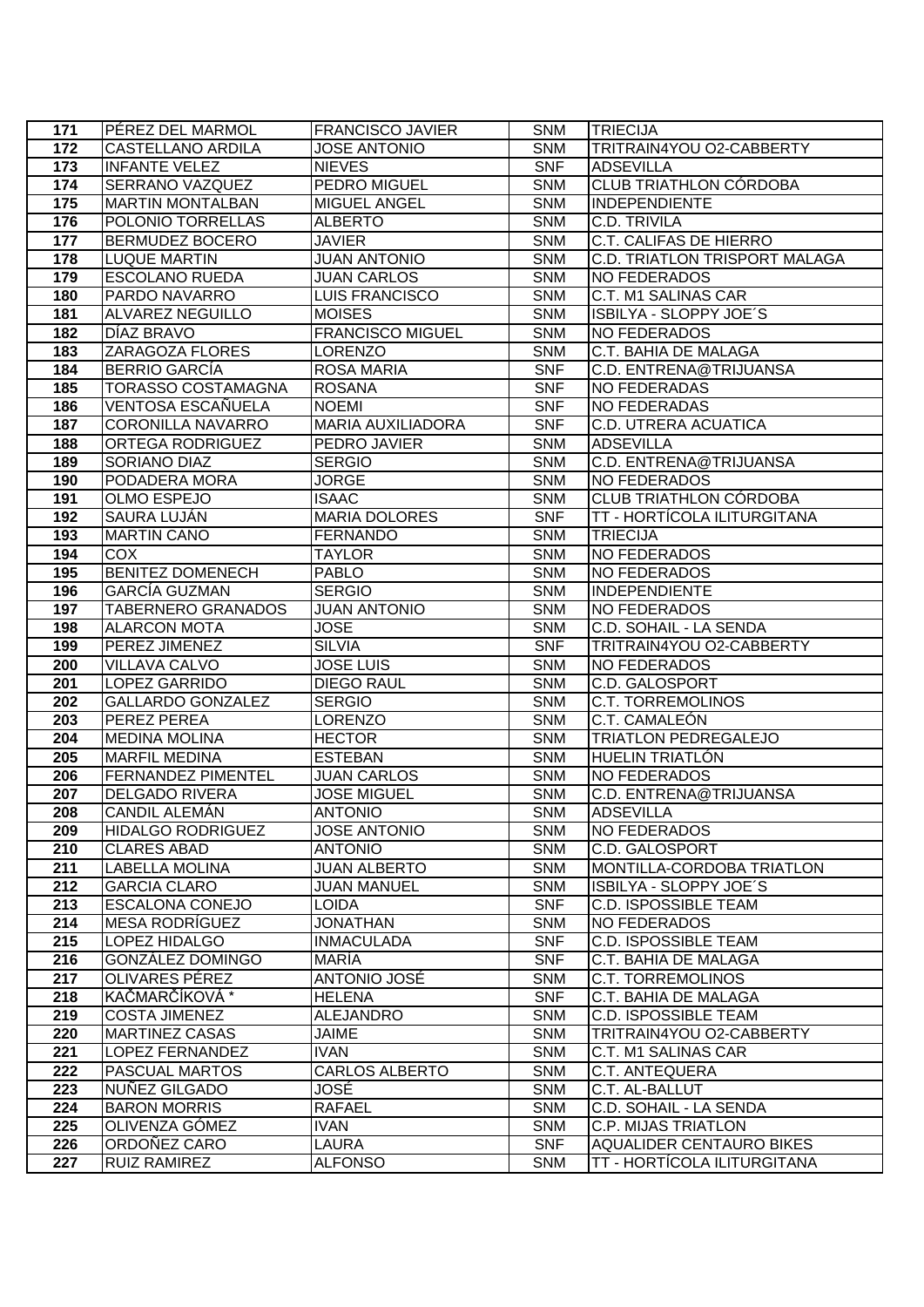| 228              | DÍAZ CHACÓN                                      | <b>IVÁN</b>                              | <b>SNM</b>                           | TRIATLÓN CLAVERÍA MÓSTOLES                               |
|------------------|--------------------------------------------------|------------------------------------------|--------------------------------------|----------------------------------------------------------|
| 229              | <b>VIRTANEN</b>                                  | <b>JOHANNA</b>                           | <b>SNF</b>                           | <b>NO FEDERADAS</b>                                      |
| 230              | <b>ALJAMA DONOSO</b>                             | <b>JUAN FRANCISCO</b>                    | <b>SNM</b>                           | <b>TRIATLON PEDREGALEJO</b>                              |
| 231              | <b>BARCAIZTEGUI GUIRADO</b>                      | <b>PEDRO</b>                             | <b>SNM</b>                           | <b>C.T. TORREMOLINOS</b>                                 |
| 232              | <b>BODEN</b>                                     | SAM                                      | <b>SNM</b>                           | <b>NO FEDERADOS</b>                                      |
| 233              | <b>MARTIN DONAIRE</b>                            | <b>ANTONIO</b>                           | <b>SNM</b>                           | <b>C.D. TRIATLON TRISPORT MALAGA</b>                     |
| 234              | <b>BARRABALL</b>                                 | <b>CHANTELLE</b>                         | <b>SNF</b>                           | <b>NO FEDERADAS</b>                                      |
| 235              | <b>ROSALES MOLINA</b>                            | <b>JAVIER</b>                            | <b>SNM</b>                           | <b>C.T. M1 SALINAS CAR</b>                               |
| 236              | <b>MARTINEZ FERNANDEZ</b>                        | <b>JAVIER</b>                            | <b>SNM</b>                           | <b>C.T. M1 SALINAS CAR</b>                               |
| $\overline{237}$ | LOPEZ GOMEZ                                      | <b>FERNANDO</b>                          | <b>SNM</b>                           | <b>C.D. UTRERA ACUATICA</b>                              |
| 238              | <b>VICENTE LEON</b>                              | <b>JOAQUIN</b>                           | <b>SNM</b>                           | <b>C.T. VIALTERRA UBEDA</b>                              |
| 239              | <b>PINEDA LUQUE</b>                              | <b>SUSANA</b>                            | <b>SNF</b>                           | C.D. ENTRENA@TRIJUANSA                                   |
| 240              | <b>CORTES GUERRERO</b>                           | <b>RUBEN</b>                             | <b>SNM</b>                           | <b>NO FEDERADOS</b>                                      |
| 241              | <b>LINARES GARCIA</b>                            | <b>DAVID</b>                             | <b>SNM</b>                           | <b>C.T. PUENTE GENIL</b>                                 |
| 242              | <b>ELIZABETH BROWN</b>                           | <b>HELEN</b>                             | <b>SNF</b>                           | C.T. BAHIA DE MALAGA                                     |
| $\overline{243}$ | <b>MORENO MARIN</b>                              | <b>JOSE ANTONIO</b>                      | <b>SNM</b>                           | <b>C.T. TORREMOLINOS</b>                                 |
| 244              | <b>FERNANDEZ GARCIA</b>                          | MIGUEL ÁNGEL                             | <b>SNM</b>                           | <b>C.T. TORREMOLINOS</b>                                 |
| 245              | <b>CAMACHO ORTEGA</b>                            | <b>JUAN MANUEL</b>                       | <b>SNM</b>                           | <b>C.D. GALOSPORT</b>                                    |
| 246              | <b>MORA FARFAN</b>                               | <b>FRANCISCO JOSE</b>                    | <b>SNM</b>                           | <b>C.T. ALHAURIN SENEGAR</b>                             |
| 247              | <b>FRANCISCO JOSE</b>                            | <b>ROS LUQUE</b>                         | <b>SNM</b>                           | NO FEDERADOS                                             |
| 248              | <b>RAMOS RAMOS</b>                               | <b>JORGE</b>                             | V <sub>1</sub> M                     | <b>C.T. TORREMOLINOS</b>                                 |
| 249              | POVES DE LA ROSA                                 | <b>JAVIER</b>                            | V <sub>1</sub> M                     | <b>C.D. ISPOSSIBLE TEAM</b>                              |
| 250              | <b>ROCA MENA</b>                                 | <b>JOSE RAUL</b>                         | V1M                                  | <b>C.D. TUDPORTE</b>                                     |
| 251              | <b>ALCAZAR AGUILAR</b>                           | <b>FRANCISCO JAVIER</b>                  | V <sub>1</sub> M                     | INDEPENDIENTE                                            |
| 252              | <b>BOUKHARI DOMINGUEZ</b>                        | <b>MICHAEL</b>                           | V <sub>1</sub> M                     | <b>C.P. MIJAS TRIATLON</b>                               |
| 253              | RAMIREZ LERIA                                    | <b>DANIEL</b>                            | V <sub>1</sub> M                     | <b>C.T. TORREMOLINOS</b>                                 |
| 254              | PINHEIRO MORENO                                  | <b>MARÍA FUENSANTA</b>                   | V1F                                  | <b>NO FEDERADAS</b>                                      |
| 255              | ORDÓÑEZ BECERRA                                  | <b>JAVIER</b>                            | V <sub>1</sub> M                     | C.T. COIN                                                |
| 256              | <b>ESPINOSA PEREZ</b>                            | <b>FRANCISCA</b>                         | V1F                                  | <b>TT - HORTÍCOLA ILITURGITANA</b>                       |
| 257              | <b>MORALES FERNÁNDEZ</b>                         | <b>JUAN DIEGO</b>                        | V <sub>1</sub> M                     | <b>NO FEDERADOS</b>                                      |
| 258              | <b>ANGEL ROMERO</b>                              | <b>JORGE</b>                             | V <sub>1</sub> M                     | <b>C.D. CHICLANERO</b>                                   |
| 259<br>260       | <b>SERRALVO SANCHO</b><br><b>FERNANDEZ LOPEZ</b> | <b>JAVIER</b><br><b>ISABEL MARIA</b>     | V <sub>1</sub> M<br>V1F              | C.D. TRIATLÓN INACUA MÁLAGA<br>MONTILLA-CORDOBA TRIATLON |
| 261              | DE LA PEÑA -                                     | <b>ELIZABETH</b>                         | V1F                                  | <b>C.T. BAHIA DE MALAGA</b>                              |
| 262              | DEL CAÑO DELGADO                                 | <b>DAVID</b>                             | V <sub>1</sub> M                     | C.D. ENTRENA@TRIJUANSA                                   |
| 263              | RUIZ GÓMEZ                                       | <b>VANESSA</b>                           | V <sub>1</sub> F                     | <b>C.T. TORREMOLINOS</b>                                 |
| 264              | PORRAS PORTALES                                  | <b>JUAN JESUS</b>                        | V <sub>1</sub> M                     | <b>C.P. MIJAS TRIATLON</b>                               |
| 265              | <b>RODRIGUEZ CARASA</b>                          | <b>ANA</b>                               | V1F                                  | <b>ITT - HORTÍCOLA ILITURGITANA</b>                      |
| 266              | GONZÁLEZ FERNÁNDEZ                               | <b>ESTER</b>                             | V <sub>1</sub> F                     | <b>C.D. GALOSPORT</b>                                    |
| 267              | ROMERO GALLEGO                                   | <b>JESUS</b>                             | V <sub>1</sub> M                     | TRIATLON TORRE DEL MAR-FITNESS CENTER JUAYMAN            |
| 268              | <b>RUIZ ALONSO</b>                               | <b>ENRIQUE</b>                           | V <sub>1</sub> M                     | <b>NO FEDERADOS</b>                                      |
| 269              | <b>ALAJAR ORTIZ</b>                              | <b>FRANCISCO</b>                         | V <sub>1</sub> M                     | C.T. BIKE                                                |
| 270              | <b>MARTINEZ NOSEA</b>                            | <b>RAFAEL</b>                            | V <sub>1</sub> M                     | <b>INDEPENDIENTE</b>                                     |
| 271              | <b>RUIZ RUBIO</b>                                | <b>CARLOS</b>                            | V <sub>1</sub> M                     | <b>NO FEDERADOS</b>                                      |
| 272              | <b>FERNANDEZ SANCHEZ</b>                         | <b>INMACULADA</b>                        | V <sub>1</sub> F                     | <b>NO FEDERADAS</b>                                      |
| 273              | <b>CUESTA GUTIERREZ</b>                          | <b>JOSE MANUEL</b>                       | V <sub>1</sub> M                     | <b>C.P. MIJAS TRIATLON</b>                               |
| 274              | <b>REINA MOSCOSO</b>                             | <b>DANIEL</b>                            | V <sub>1</sub> M                     | <b>GO FIT</b>                                            |
| 275              | <b>MANTECA SÁNCHEZ</b>                           | <b>TOMÁS</b>                             | V <sub>1</sub> M                     | <b>NO FEDERADOS</b>                                      |
| 276              | ROMERO DOMINGUEZ                                 | <b>MANUEL</b>                            | V <sub>1</sub> M                     | C.T. BIKE                                                |
| 277              | <b>MORENO DIAZ</b>                               | <b>JOSE CARLOS</b>                       | V <sub>1</sub> M                     | C.T. BAHIA DE MALAGA                                     |
| 278              | ARAGON ORTEGA                                    | <b>FRANCISCO JAVIER</b>                  | V <sub>1</sub> M                     | <b>INDEPENDIENTE</b>                                     |
| 279              | <b>CORRALES DIAZ</b>                             | <b>ROBERTO</b>                           | V <sub>1</sub> M                     | <b>TRIATLON LA LINEA 1985</b>                            |
| 280              | <b>TABACKOVA</b>                                 | <b>MARTINA</b>                           | V <sub>1</sub> F                     | C.T. RINCON DE LA VICTORIA TUK-TUK NOODLES               |
| 281<br>282       | <b>CARMONA ORELLANA</b>                          | <b>NICOLÁS</b><br><b>JOAQUIN PASCUAL</b> | V <sub>1</sub> M                     | <b>C.T. TORREMOLINOS</b>                                 |
| 283              | <b>BORGE GARCIA</b><br>SOTO SERRANO              | <b>ANDRES</b>                            | V <sub>1</sub> M<br>V <sub>1</sub> M | <b>C.D. ISPOSSIBLE TEAM</b><br><b>NO FEDERADOS</b>       |
| 284              | <b>GUINEA DE TORO</b>                            | <b>FERNANDO</b>                          | V <sub>1</sub> M                     | C.N. JAEN                                                |
|                  |                                                  |                                          |                                      |                                                          |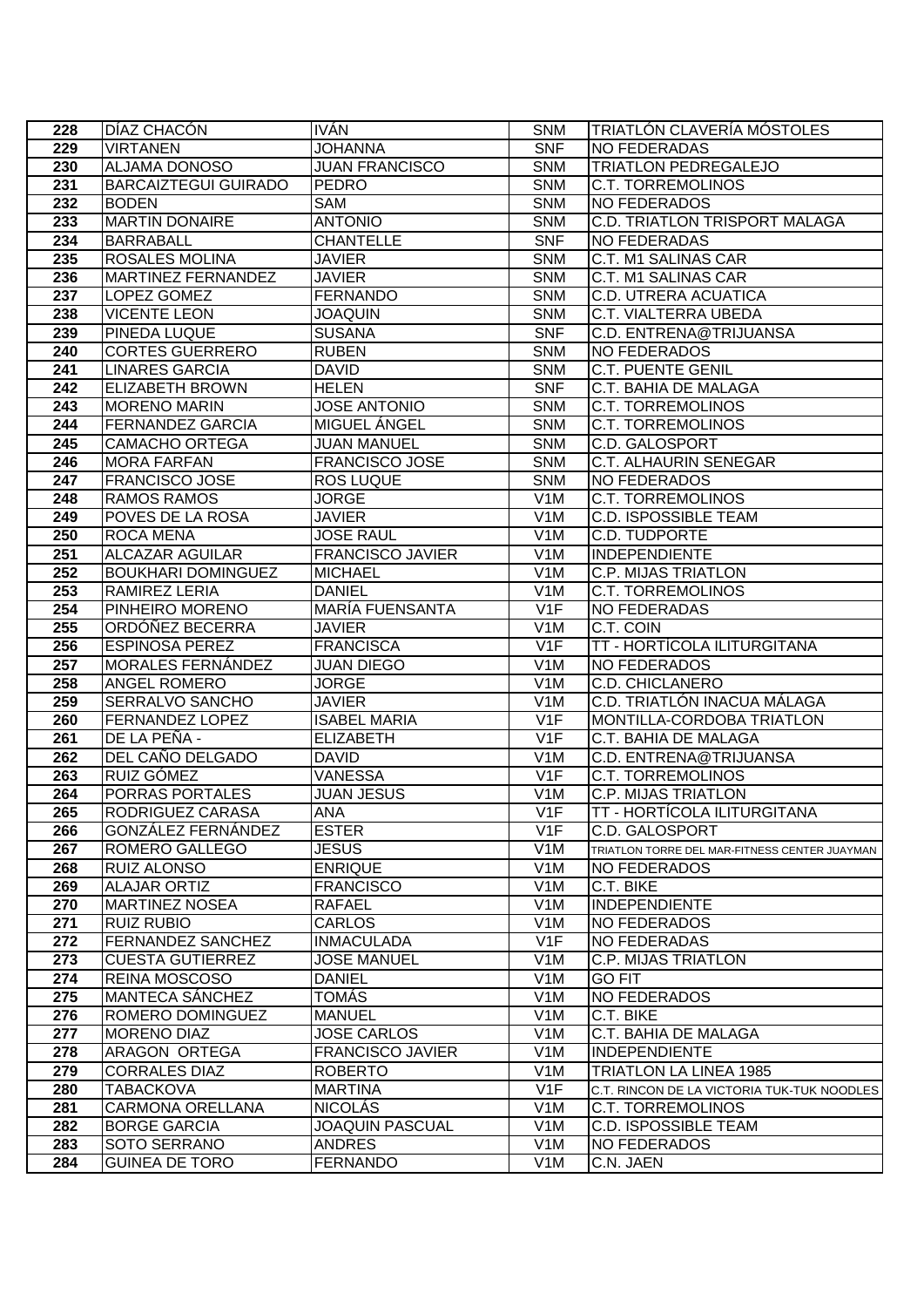| 285        | <b>MARTINEZ MONTERO</b>                  | <b>TOMÁS</b>                    | V <sub>1</sub> M                     | TT - HORTÍCOLA ILITURGITANA                         |
|------------|------------------------------------------|---------------------------------|--------------------------------------|-----------------------------------------------------|
| 286        | <b>SANTOS SANTOS</b>                     | <b>ANTONIO JOSE</b>             | V <sub>1</sub> M                     | <b>TRINAVIAL</b>                                    |
| 287        | <b>MERCHAN ILLANES</b>                   | <b>JOSE MARIA</b>               | V1M                                  | <b>ADSEVILLA</b>                                    |
| 288        | SALGADO ALGARRADA                        | <b>JAVIER CECILIO</b>           | V <sub>1</sub> M                     | <b>INDEPENDIENTE</b>                                |
| 289        | <b>MARITOREMA ROLDAN</b>                 | <b>ESTIBALIZ</b>                | V1F                                  | C.D. SOHAIL - LA SENDA                              |
| 290        | <b>ESQUIVIAS QUESADA</b>                 | <b>RICARDO</b>                  | V <sub>1</sub> M                     | <b>NO FEDERADOS</b>                                 |
| 291        | <b>RUIZ OSUNA</b>                        | <b>JAVIER MARIA</b>             | V <sub>1</sub> M                     | <b>TRIECIJA</b>                                     |
| 292        | DE GUINDOS LÓPEZ                         | <b>MARIANO</b>                  | V <sub>1</sub> M                     | ISBILYA - SLOPPY JOE'S                              |
| 293        | WÜRTZ HERLEVSEN                          | <b>SANNE</b>                    | V1F                                  | <b>C.D. SOHAIL - LA SENDA</b>                       |
| 294        | <b>SALMERÓN JAÉN</b>                     | <b>MARIA</b>                    | V1F                                  | <b>TT - HORTÍCOLA ILITURGITANA</b>                  |
| 295        | CABRERA GONZÁLEZ                         | <b>ABDELASIS</b>                | V <sub>1</sub> M                     | C.T. COIN                                           |
| 296        | <b>MATTO</b>                             | <b>ROBERT</b>                   | V <sub>1</sub> M                     | <b>HERCULES TRIATLON CLUB</b>                       |
| 297        | <b>GONZALEZ CORBACHO</b>                 | <b>ROBERTO</b>                  | V1M                                  | C.D. CUASICUARENTONES TORREMOLINOS                  |
| 298        | <b>HIDALGO GALLARDO</b>                  | <b>EDUARDO DAVID</b>            | V <sub>1</sub> M                     | <b>C.D. TRIATLON TRISPORT MALAGA</b>                |
| 299        | <b>BLANQUER SALAS</b>                    | <b>MARIA DE LOS ANGELES</b>     | V1F                                  | <b>AQUALIDER CENTAURO BIKES</b>                     |
| 300        | YAGÜE KÄKI                               | LUÍS DIEGO                      | V1M                                  | <b>C.T. TORREMOLINOS</b>                            |
| 301        | RODRIGUEZ MOLINA                         | <b>SERGIO</b>                   | V <sub>1</sub> M                     | C.T. HARMAN                                         |
| 302        | <b>GOMEZ BARRENO</b>                     | ADA                             | V1F                                  | <b>C.T. TORREMOLINOS</b>                            |
| 303        | <b>MARTINEZ DEL RIO</b>                  | <b>ALFONSO</b>                  | V <sub>1</sub> M                     | <b>C.T. ALHAURIN SENEGAR</b>                        |
| 304        | <b>DEL POZO LORENZALE</b>                | MIGUEL ANDRÉS                   | V <sub>1</sub> M                     | <b>INDEPENDIENTE</b>                                |
| 305        | <b>GONZALEZ INIESTAR</b>                 | <b>JAVIER</b>                   | V <sub>1</sub> M                     | C.T. CAMALEÓN                                       |
| 306        | <b>SANCHEZ ROJAS</b>                     | ALFREDO S                       | V <sub>1</sub> M                     | <b>C.D. TRIATLON TRISPORT MALAGA</b>                |
| 307        | <b>MARTIN TEJERO</b>                     | <b>JOSÉ</b>                     | V1M                                  | C.D. TRIATLÓN INACUA MÁLAGA                         |
| 308        | VAZQUEZ FRANQUELO                        | <b>MARCOS</b>                   | V <sub>1</sub> M                     | <b>REAL CLUB MEDITERRANEO</b>                       |
| 309        | <b>DIAZ MARTIN</b>                       | <b>DAVID</b>                    | V <sub>1</sub> M                     | <b>C.D. TRIATLON TRISPORT MALAGA</b>                |
| 310        | PADILLA BECERRA                          | <b>JUAN DE DIOS</b>             | V1M                                  | NO FEDERADOS                                        |
| 311        | YAGÜE KÄKI                               | <b>DANIEL</b>                   | V <sub>1</sub> M                     | <b>C.T. TORREMOLINOS</b>                            |
| 312        | LEROUGE                                  | <b>ANTHONY</b>                  | V <sub>1</sub> M                     | NO FEDERADOS                                        |
| 313        | RODRIGUEZ SANTANA                        | <b>FRANCISCO</b>                | V <sub>1</sub> M                     | C.D. TRIATLÓN INACUA MÁLAGA                         |
| 314        | <b>BEJAR MARTIN</b>                      | <b>MANUEL</b>                   | V <sub>1</sub> M                     | <b>TEAM H8GSPORT</b>                                |
| 315        | <b>FLORES PALACIOS</b>                   | <b>BENITO</b>                   | V <sub>1</sub> M                     | <b>NO FEDERADOS</b>                                 |
| 316<br>317 | <b>ZULUETA PANIAGUA</b><br>SERRANO NUÑEZ | <b>KIKE</b><br>RAFAEL FRANCISCO | V <sub>1</sub> M<br>V <sub>1</sub> M | <b>C.D. TUDPORTE</b><br><b>C.D. ISPOSSIBLE TEAM</b> |
| 318        | <b>DE TERESA HERRERA</b>                 | <b>EDUARDO</b>                  | V <sub>1</sub> M                     | C.D. SOHAIL - LA SENDA                              |
| 319        | <b>INGLADA CRUZ</b>                      | MIGUEL ANGEL                    | V <sub>1</sub> M                     | TRITRAIN4YOU O2-CABBERTY                            |
| 320        | MUÑOZ DOMÍNGUEZ                          | <b>JUAN MANUEL</b>              | V <sub>1</sub> M                     | <b>INDEPENDIENTE</b>                                |
| 321        | HERNANDEZ NAVARRO                        | <b>RAFAEL</b>                   | V <sub>1</sub> M                     | <b>NO FEDERADOS</b>                                 |
| 322        | <b>GALVEZ GARCÍA</b>                     | <b>JUAN CARLOS</b>              | V <sub>1</sub> M                     | C.D. GALOSPORT                                      |
| 323        | ARJONA LÓPEZ                             | <b>FRANCISO</b>                 | V <sub>1</sub> M                     | <b>TRIATLON PEDREGALEJO</b>                         |
| 324        | <b>VERDEJO FERNANDEZ</b>                 | <b>HECTOR</b>                   | V <sub>1</sub> M                     | <b>NO FEDERADOS</b>                                 |
| 325        | <b>CRIADO GIL</b>                        | <b>ANTONIO JOSE</b>             | V <sub>1</sub> M                     | <b>NO FEDERADOS</b>                                 |
| 326        | <b>BARROSO MARTÍN</b>                    | MIGUEL ANGEL                    | V <sub>1</sub> M                     | <b>INDEPENDIENTE</b>                                |
| 327        | SANCHEZ BANDERA                          | MAYTE                           | V1F                                  | <b>NO FEDERADAS</b>                                 |
| 328        | ORTIZ PEDREGOSA                          | <b>JUAN MANUEL</b>              | V <sub>1</sub> M                     | <b>NO FEDERADOS</b>                                 |
| 329        | CONNER.                                  | <b>MICHELLE</b>                 | V1F                                  | TRITRAIN4YOU O2-CABBERTY                            |
| 330        | <b>GARCÍA SÁNCHEZ</b>                    | GABRIEL                         | V <sub>1</sub> M                     | <b>NO FEDERADOS</b>                                 |
| 331        | ROMAN SABASTRO                           | ANTONIO SALVADOR                | V <sub>1</sub> M                     | C.A. ARROYO DE LA MIEL                              |
| 332        | <b>MACDONALD</b>                         | CAROL                           | V <sub>1</sub> F                     | <b>NO FEDERADAS</b>                                 |
| 333        | AGÜERA ENRIQUEZ                          | RAFAEL                          | V <sub>1</sub> M                     | C.T. COIN                                           |
| 334        | RAMOS GALVEZ                             | <b>JUAN ALBERTO</b>             | V <sub>1</sub> M                     | <b>C.D. HERRERA TRIATLON</b>                        |
| 335        | <b>TORRES COLMENERO</b>                  | <b>FRANCISCO</b>                | V <sub>1</sub> M                     | C.D. BUJARKAY                                       |
| 336        | <b>JIMENEZ GARCIA</b>                    | JERONIMO                        | V <sub>1</sub> M                     | <b>NO FEDERADOS</b>                                 |
| 337        | RODRIGUEZ BURGOS                         | DAVID                           | V <sub>1</sub> M                     | <b>NO FEDERADOS</b>                                 |
| 338        | SUARDÍAZ GARCÍA                          | JOSE                            | V <sub>1</sub> M                     | <b>NO FEDERADOS</b>                                 |
| 339        | <b>BENITO TORRALVO</b>                   | NÉLIDA                          | V1F                                  | <b>INDEPENDIENTE</b>                                |
| 340        | <b>ALONSO GARCIA</b>                     | JESÚS                           | V <sub>1</sub> M                     | <b>NO FEDERADOS</b>                                 |
| 341        | <b>GODINO GALLEGO</b>                    | <b>GONZALO</b>                  | V <sub>1</sub> M                     | C.D. TRIATLÓN INACUA MÁLAGA                         |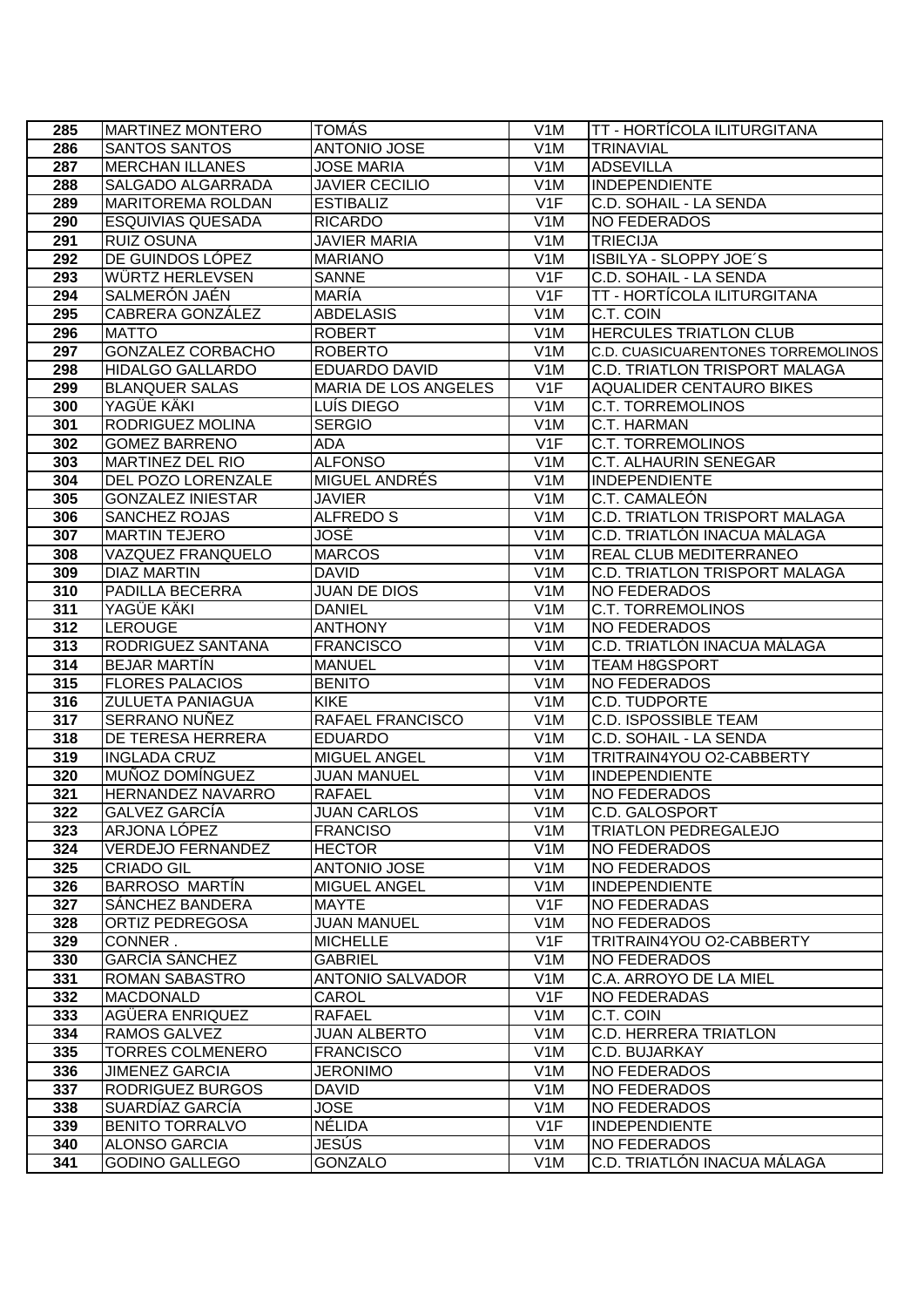| 342        | <b>ROMAN TEJEDOR</b>                 | <b>ILDEFONSO</b>              | V <sub>1</sub> M        | <b>INDEPENDIENTE</b>                          |
|------------|--------------------------------------|-------------------------------|-------------------------|-----------------------------------------------|
| 343        | RICO MUÑOZ                           | <b>SERGIO</b>                 | V <sub>1</sub> M        | <b>NO FEDERADOS</b>                           |
| 344        | <b>DURAN BAENA</b>                   | <b>FRANCISCO DE ASIS</b>      | V1M                     | C.T. BAHIA DE MALAGA                          |
| 345        | DE MOLINA ORTEGA                     | <b>JOSE LUIS</b>              | V1M                     | <b>C.P. MIJAS TRIATLON</b>                    |
| 346        | <b>GUZMÁN SÁNCHEZ</b>                | JUAN JOSÉ                     | V <sub>1</sub> M        | <b>NO FEDERADOS</b>                           |
| 347        | SANCHEZ MUÑOZ                        | <b>JOSE ANTONIO</b>           | V1M                     | <b>C.D. ISPOSSIBLE TEAM</b>                   |
| 348        | SALMERÓN SÁNCHEZ                     | <b>MIGUEL</b>                 | V <sub>1</sub> M        | <b>NO FEDERADOS</b>                           |
| 349        | <b>ROMERO RAMOS</b>                  | <b>OSCAR</b>                  | V <sub>1</sub> M        | C.T. RINCON DE LA VICTORIA TUK-TUK NOODLES    |
| 350        | <b>COBO TEJERO</b>                   | <b>JUAN ANTONIO</b>           | V <sub>1</sub> M        | <b>NO FEDERADOS</b>                           |
| 351        | HERNANDEZ MENDEZ                     | <b>FERNANDO</b>               | V1M                     | <b>INDEPENDIENTE</b>                          |
| 352        | <b>JIMENEZ LOPEZ</b>                 | <b>FRANCISCO MANUEL</b>       | V <sub>1</sub> M        | C.T. ALHAURIN SENEGAR                         |
| 353        | <b>HIRALDO CERQUERA</b>              | ALBERTO CÉSAR                 | V <sub>1</sub> M        | <b>C.D. TRIATLON TRISPORT MALAGA</b>          |
| 354        | CRUZ CÓRCOLES                        | <b>INMACULADA</b>             | V1F                     | <b>C.D. TRICLUB BABYSCHOOL</b>                |
| 355        | <b>ESCALANTE MARTINEZ</b>            | <b>EDUARDO</b>                | V <sub>1</sub> M        | ISBILYA - SLOPPY JOE'S                        |
| 356        | <b>MARTÍN PÉREZ</b>                  | SAÚL                          | V <sub>1</sub> M        | <b>NO FEDERADOS</b>                           |
| 357        | <b>MATA CARAVACA</b>                 | <b>FRANCISCO</b>              | V1M                     | <b>C.C. EL TOURMALET ESTEPONA</b>             |
| 358        | <b>GAVILAN ORDOÑEZ</b>               | LUIS                          | V <sub>1</sub> M        | <b>CLUB TRIATHLON CÓRDOBA</b>                 |
| 359        | <b>ORTIZ MARTIN</b>                  | <b>FRANCISCO</b>              | V <sub>1</sub> M        | C.T. CAMALEÓN                                 |
| 360        | ALVAREZ VAZQUEZ                      | <b>MARI ANGELES</b>           | V2F                     | <b>C.D. TRIATLON TRISPORT MALAGA</b>          |
| 361        | <b>ROLDAN JIMENEZ</b>                | <b>FAUSTINO</b>               | V2M                     | <b>C.D. HERRERA TRIATLON</b>                  |
| 362        | MUÑOZ FERNANDEZ                      | <b>JOSE MARIA</b>             | V2M                     | TRIATLON ALORA VALLE DEL SOL                  |
| 363        | <b>CARABALLO ESTEBAN</b>             | <b>FRANCISO JOSE</b>          | V2M                     | ISBILYA - SLOPPY JOE'S                        |
| 364        | <b>ARROYO MURILLO</b>                | <b>FRANCISCO JAVIER</b>       | V2M                     | <b>TRINAVIAL</b>                              |
| 365        | <b>COOTE</b>                         | <b>IAN</b>                    | V2M                     | <b>NO FEDERADOS</b>                           |
| 366        | <b>GINÉS MORALES</b>                 | <b>EMILIO</b>                 | V2M                     | C.D. POSEIDON                                 |
| 367        | <b>CALDERÓN RUÍZ</b>                 | <b>JOSE CARLOS</b>            | V2M                     | C.A. ARROYO DE LA MIEL                        |
| 368        | LOMEÑA GUZMÁN                        | <b>LEANDRO</b>                | V2M                     | <b>NO FEDERADOS</b>                           |
| 369        | <b>MARTÍNEZ NOSEA</b>                | <b>MANUEL ANTONIO</b>         | V2M                     | <b>NO FEDERADOS</b>                           |
| 370        | <b>ESCAÑO MONTAÑEZ</b>               | <b>JOSE ANTONIO</b>           | V2M                     | <b>C.D. TRIATLON TRISPORT MALAGA</b>          |
| 371        | CARAZO GARCIA                        | <b>IGNACIO</b>                | V2M                     | <b>NO FEDERADOS</b>                           |
| 372        | <b>HIDALGO COSANO</b>                | <b>ANTONIO</b>                | V2M                     | <b>NO FEDERADOS</b>                           |
| 373<br>374 | PEREZ MARTINEZ<br>DE LA TORRE ESPEJO | <b>JOSE ENRIQUE</b><br>ANÍBAL | V2M<br>V2M              | <b>ADSEVILLA</b><br>C.T. BIKE                 |
| 375        | <b>RUIZ ESCALANTE</b>                | <b>MARIO</b>                  | V2M                     | C.D. TRIATLÓN INACUA MÁLAGA                   |
| 376        | <b>BOLDOBA SANZ</b>                  | <b>JOSE</b>                   | V2M                     | <b>NO FEDERADOS</b>                           |
| 377        | <b>RUIZ LAZARO</b>                   | <b>JOAQUIN</b>                | V2M                     | C.D.E. PEGASO H3O TRIATLÓN                    |
| 378        | CAÑAS FERNANDEZ                      | <b>FRANCISCO JAVIER</b>       | V2M                     | C.T. TIBURONES DE ESTEPONA - ACHEDOSOL        |
| 379        | DIÁNEZ CARNERERO                     | <b>JUAN FRANCISCO</b>         | V2M                     | ADN (AGRUPACIÓN DEPORTISTAS NAZARENOS)        |
| 380        | TRUDY                                | <b>MCGIFFEN</b>               | V <sub>2</sub> F        | <b>NO FEDERADAS</b>                           |
| 381        | <b>GOMEZ CASTRO</b>                  | <b>FRANCISCO</b>              | V2M                     | C.T. TORREMOLINOS                             |
| 382        | OSTOS GRAO                           | <b>ANTONIO</b>                | V2M                     | <b>TRIECIJA</b>                               |
| 383        | DAVIES.                              | <b>CHRIS</b>                  | V2M                     | TRITRAIN4YOU O2-CABBERTY                      |
| 384        | <b>COMINO GALVEZ</b>                 | <b>ALEJANDRO</b>              | V2M                     | C.D. TRIVILA                                  |
| 385        | DAVILA MOYA                          | JOSE LUIS                     | V2M                     | <b>NO FEDERADOS</b>                           |
| 386        | LOPEZ RODRIGUEZ                      | M <sup>a</sup> TRINIDAD       | V2F                     | C.D. GALOSPORT                                |
| 387        | <b>FINANA GUZMAN</b>                 | <b>ANTONIO</b>                | V2M                     | C.D. TRIATLÓN INACUA MÁLAGA                   |
| 388        | ROMERO DEL RIO                       | <b>ANTONIO</b>                | V2M                     | NO FEDERADOS                                  |
| 389        | <b>TORRES NICAR</b>                  | <b>ALFONSO</b>                | V2M                     | C.T. TORREMOLINOS                             |
| 390        | SANTIAGO GUERRA                      | JOSE                          | V2M                     | C.T. ALHAURIN SENEGAR                         |
| 391        | <b>BARO SANCHEZ</b>                  | MIGUEL ANGEL                  | V3M                     | C.D. CHICLANERO                               |
| 392        | <b>MARIN GARCIA</b>                  | <b>MIGUEL ANGEL</b>           | V3M                     | TRIATLON TORRE DEL MAR-FITNESS CENTER JUAYMAN |
| 393        | ROMERO LÓPEZ                         | <b>MANUEL</b>                 | V3M                     | C.A. ARROYO DE LA MIEL                        |
| 394        | RIVAS PAEZ                           | <b>ANTONIO</b>                | V3M                     | C.T. TORREMOLINOS                             |
| 395        | <b>VICENTE GARCIA</b>                | <b>FRANCISCO</b>              | V3M                     | C.T. M1 SALINAS CAR                           |
| 396        | <b>FORNES MELERO</b>                 | CARLOS                        | V3M                     | C.D. TRIATLON ATLETISMO TORREMOLINOS          |
| 397<br>398 | <b>THEILE</b>                        | <b>RUEDIGER</b>               | V3M<br>V <sub>4</sub> M | <b>NO FEDERADOS</b><br>C.N. SAN PEDRO         |
|            | <b>LEONETTI</b>                      | <b>AURELIO</b>                |                         |                                               |